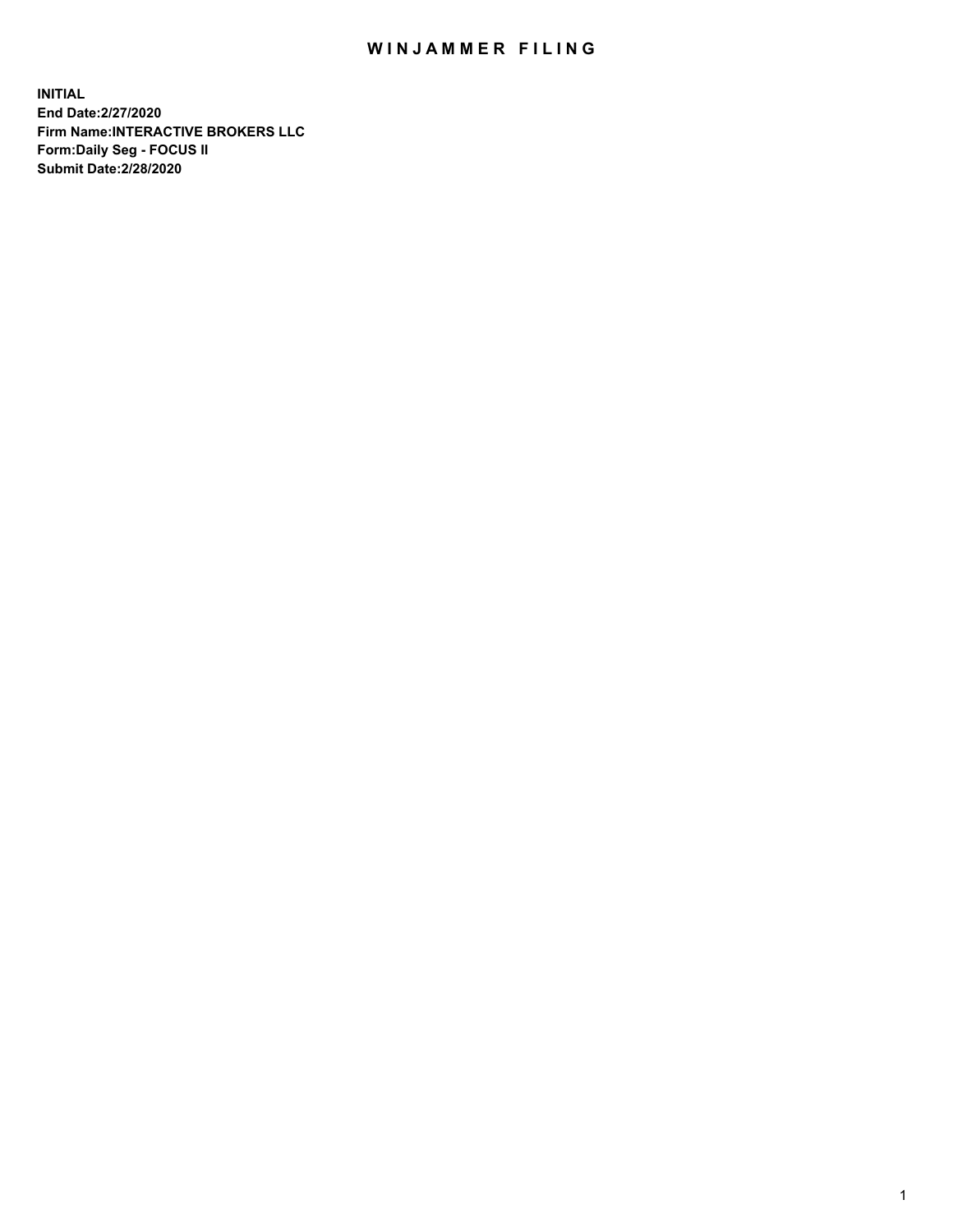**INITIAL End Date:2/27/2020 Firm Name:INTERACTIVE BROKERS LLC Form:Daily Seg - FOCUS II Submit Date:2/28/2020 Daily Segregation - Cover Page**

| Name of Company                                                                                                                                                                                                                                                                                                               | <b>INTERACTIVE BROKERS LLC</b>                                                                  |
|-------------------------------------------------------------------------------------------------------------------------------------------------------------------------------------------------------------------------------------------------------------------------------------------------------------------------------|-------------------------------------------------------------------------------------------------|
| <b>Contact Name</b>                                                                                                                                                                                                                                                                                                           | James Menicucci                                                                                 |
| <b>Contact Phone Number</b>                                                                                                                                                                                                                                                                                                   | 203-618-8085                                                                                    |
| <b>Contact Email Address</b>                                                                                                                                                                                                                                                                                                  | jmenicucci@interactivebrokers.c<br><u>om</u>                                                    |
| FCM's Customer Segregated Funds Residual Interest Target (choose one):<br>a. Minimum dollar amount: ; or<br>b. Minimum percentage of customer segregated funds required:% ; or<br>c. Dollar amount range between: and; or<br>d. Percentage range of customer segregated funds required between:% and%.                        | $\overline{\mathbf{0}}$<br>$\overline{\mathbf{0}}$<br>155,000,000 245,000,000<br>0 <sub>0</sub> |
| FCM's Customer Secured Amount Funds Residual Interest Target (choose one):<br>a. Minimum dollar amount: ; or<br>b. Minimum percentage of customer secured funds required:%; or<br>c. Dollar amount range between: and; or<br>d. Percentage range of customer secured funds required between:% and%.                           | $\overline{\mathbf{0}}$<br>$\overline{\mathbf{0}}$<br>80,000,000 120,000,000<br>0 <sub>0</sub>  |
| FCM's Cleared Swaps Customer Collateral Residual Interest Target (choose one):<br>a. Minimum dollar amount: ; or<br>b. Minimum percentage of cleared swaps customer collateral required:%; or<br>c. Dollar amount range between: and; or<br>d. Percentage range of cleared swaps customer collateral required between:% and%. | $\overline{\mathbf{0}}$<br>$\overline{\mathbf{0}}$<br>0 <sub>0</sub><br>0 <sub>0</sub>          |

Attach supporting documents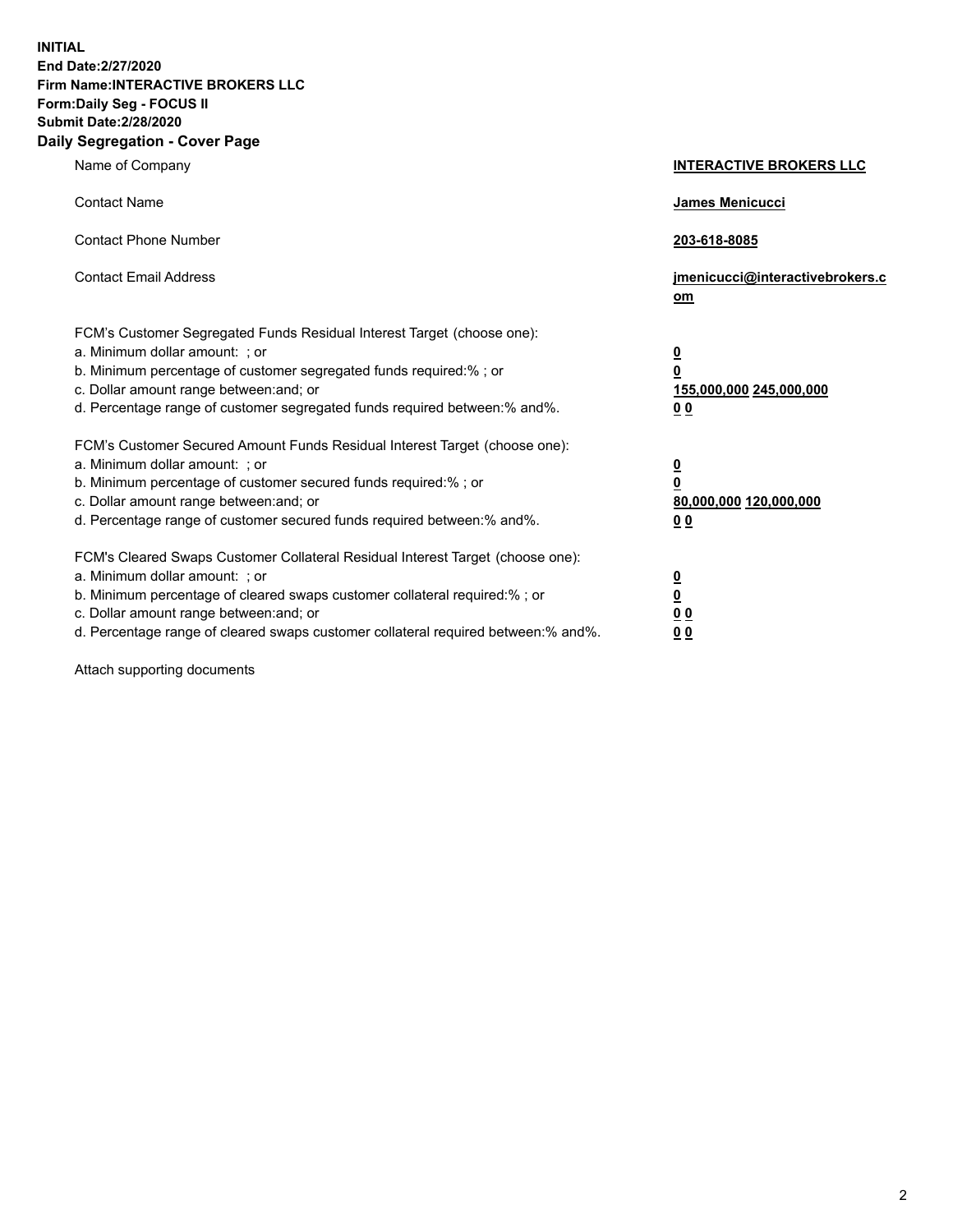**INITIAL End Date:2/27/2020 Firm Name:INTERACTIVE BROKERS LLC Form:Daily Seg - FOCUS II Submit Date:2/28/2020 Daily Segregation - Secured Amounts**

|     | Foreign Futures and Foreign Options Secured Amounts                                         |                                                  |
|-----|---------------------------------------------------------------------------------------------|--------------------------------------------------|
|     | Amount required to be set aside pursuant to law, rule or regulation of a foreign            | $0$ [7305]                                       |
|     | government or a rule of a self-regulatory organization authorized thereunder                |                                                  |
| 1.  | Net ledger balance - Foreign Futures and Foreign Option Trading - All Customers             |                                                  |
|     | A. Cash                                                                                     | 504,996,493 [7315]                               |
|     | B. Securities (at market)                                                                   | $0$ [7317]                                       |
| 2.  | Net unrealized profit (loss) in open futures contracts traded on a foreign board of trade   | 200,002 [7325]                                   |
| 3.  | Exchange traded options                                                                     |                                                  |
|     | a. Market value of open option contracts purchased on a foreign board of trade              | 229,334 [7335]                                   |
|     | b. Market value of open contracts granted (sold) on a foreign board of trade                | -310,305 [7337]                                  |
| 4.  | Net equity (deficit) (add lines 1.2. and 3.)                                                | 505,115,524 [7345]                               |
| 5.  | Account liquidating to a deficit and account with a debit balances - gross amount           | 28,207 [7351]                                    |
|     | Less: amount offset by customer owned securities                                            | 0 [7352] 28,207 [7354]                           |
| 6.  | Amount required to be set aside as the secured amount - Net Liquidating Equity              | 505,143,731 [7355]                               |
|     | Method (add lines 4 and 5)                                                                  |                                                  |
| 7.  | Greater of amount required to be set aside pursuant to foreign jurisdiction (above) or line | 505,143,731 [7360]                               |
|     | 6.                                                                                          |                                                  |
| 1.  | FUNDS DEPOSITED IN SEPARATE REGULATION 30.7 ACCOUNTS                                        |                                                  |
|     | Cash in banks                                                                               |                                                  |
|     | A. Banks located in the United States                                                       | 71,908,514 [7500]                                |
| 2.  | B. Other banks qualified under Regulation 30.7<br>Securities                                | 0 [7520] 71,908,514 [7530]                       |
|     | A. In safekeeping with banks located in the United States                                   | 446,767,000 [7540]                               |
|     | B. In safekeeping with other banks qualified under Regulation 30.7                          | 0 [7560] 446,767,000 [7570]                      |
| 3.  | Equities with registered futures commission merchants                                       |                                                  |
|     | A. Cash                                                                                     | $0$ [7580]                                       |
|     | <b>B.</b> Securities                                                                        | $0$ [7590]                                       |
|     | C. Unrealized gain (loss) on open futures contracts                                         | $0$ [7600]                                       |
|     | D. Value of long option contracts                                                           | $0$ [7610]                                       |
|     | E. Value of short option contracts                                                          | 0 [7615] 0 [7620]                                |
| 4.  | Amounts held by clearing organizations of foreign boards of trade                           |                                                  |
|     | A. Cash                                                                                     | $Q$ [7640]                                       |
|     | <b>B.</b> Securities                                                                        | $0$ [7650]                                       |
|     | C. Amount due to (from) clearing organization - daily variation                             | $0$ [7660]                                       |
|     | D. Value of long option contracts                                                           | $0$ [7670]                                       |
|     | E. Value of short option contracts                                                          | 0 [7675] 0 [7680]                                |
| 5.  | Amounts held by members of foreign boards of trade                                          |                                                  |
|     | A. Cash                                                                                     | 106,366,087 [7700]                               |
|     | <b>B.</b> Securities                                                                        | $0$ [7710]                                       |
|     | C. Unrealized gain (loss) on open futures contracts                                         | 8,303,205 [7720]                                 |
|     | D. Value of long option contracts                                                           | 229,334 [7730]                                   |
|     | E. Value of short option contracts                                                          | <u>-310,305</u> [7735] <u>114,588,321</u> [7740] |
| 6.  | Amounts with other depositories designated by a foreign board of trade                      | $0$ [7760]                                       |
| 7.  | Segregated funds on hand                                                                    | $0$ [7765]                                       |
| 8.  | Total funds in separate section 30.7 accounts                                               | 633,263,835 [7770]                               |
| 9.  | Excess (deficiency) Set Aside for Secured Amount (subtract line 7 Secured Statement         | 128,120,104 [7380]                               |
|     | Page 1 from Line 8)                                                                         |                                                  |
| 10. | Management Target Amount for Excess funds in separate section 30.7 accounts                 | 80,000,000 [7780]                                |
| 11. | Excess (deficiency) funds in separate 30.7 accounts over (under) Management Target          | 48,120,104 [7785]                                |
|     |                                                                                             |                                                  |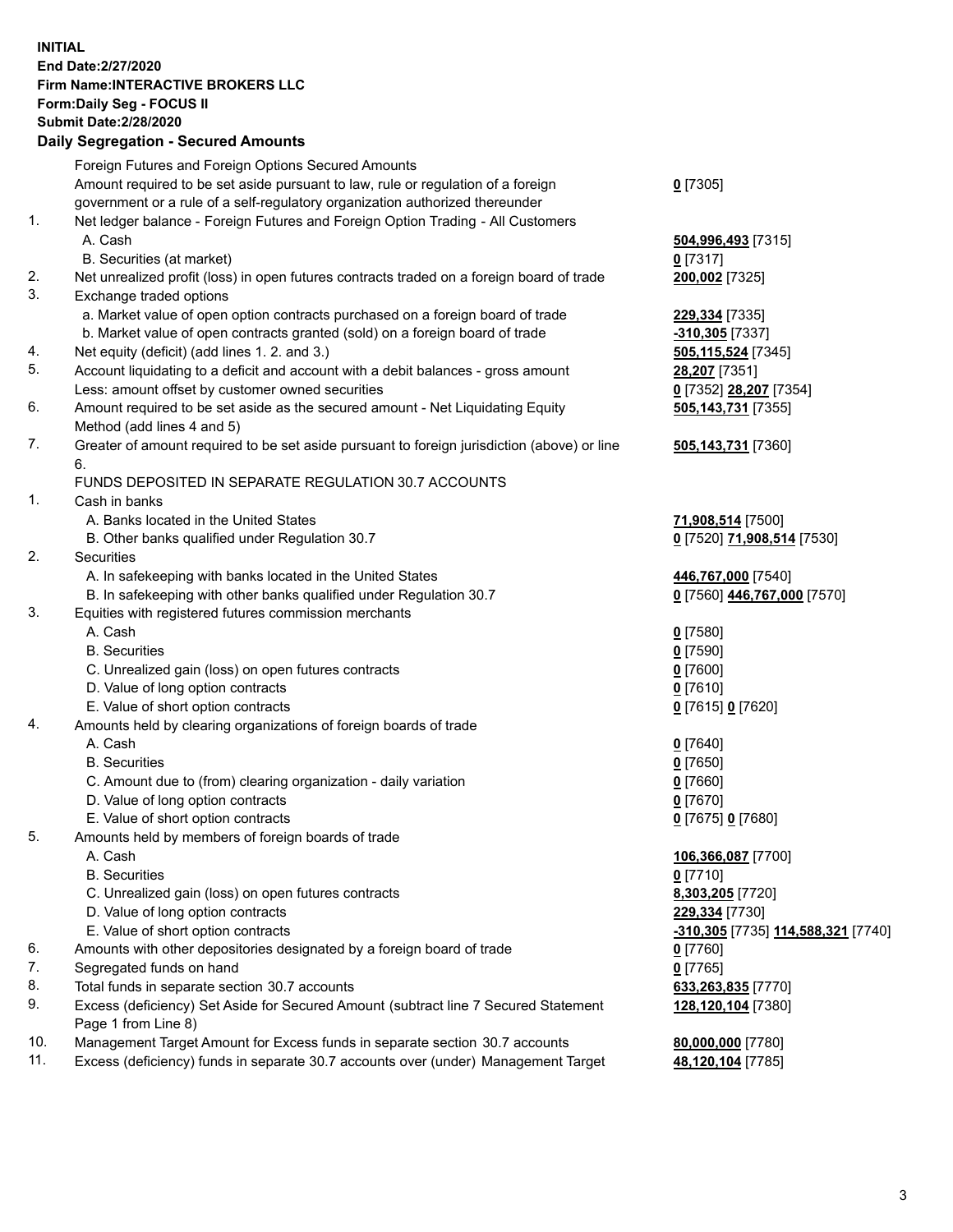**INITIAL End Date:2/27/2020 Firm Name:INTERACTIVE BROKERS LLC Form:Daily Seg - FOCUS II Submit Date:2/28/2020 Daily Segregation - Segregation Statement** SEGREGATION REQUIREMENTS(Section 4d(2) of the CEAct) 1. Net ledger balance A. Cash **4,387,402,968** [7010] B. Securities (at market) **0** [7020] 2. Net unrealized profit (loss) in open futures contracts traded on a contract market **-117,169,839** [7030] 3. Exchange traded options A. Add market value of open option contracts purchased on a contract market **593,552,297** [7032] B. Deduct market value of open option contracts granted (sold) on a contract market **-658,602,777** [7033] 4. Net equity (deficit) (add lines 1, 2 and 3) **4,205,182,649** [7040] 5. Accounts liquidating to a deficit and accounts with debit balances - gross amount **1,025,963** [7045] Less: amount offset by customer securities **0** [7047] **1,025,963** [7050] 6. Amount required to be segregated (add lines 4 and 5) **4,206,208,612** [7060] FUNDS IN SEGREGATED ACCOUNTS 7. Deposited in segregated funds bank accounts A. Cash **1,269,311,753** [7070] B. Securities representing investments of customers' funds (at market) **1,849,177,805** [7080] C. Securities held for particular customers or option customers in lieu of cash (at market) **0** [7090] 8. Margins on deposit with derivatives clearing organizations of contract markets A. Cash **8,521,262** [7100] B. Securities representing investments of customers' funds (at market) **1,416,224,971** [7110] C. Securities held for particular customers or option customers in lieu of cash (at market) **0** [7120] 9. Net settlement from (to) derivatives clearing organizations of contract markets **-73,478,599** [7130] 10. Exchange traded options A. Value of open long option contracts **594,407,036** [7132] B. Value of open short option contracts **-659,660,409** [7133] 11. Net equities with other FCMs A. Net liquidating equity **0** [7140] B. Securities representing investments of customers' funds (at market) **0** [7160] C. Securities held for particular customers or option customers in lieu of cash (at market) **0** [7170] 12. Segregated funds on hand **0** [7150] 13. Total amount in segregation (add lines 7 through 12) **4,404,503,819** [7180] 14. Excess (deficiency) funds in segregation (subtract line 6 from line 13) **198,295,207** [7190] 15. Management Target Amount for Excess funds in segregation **155,000,000** [7194] 16. Excess (deficiency) funds in segregation over (under) Management Target Amount **43,295,207** [7198]

Excess